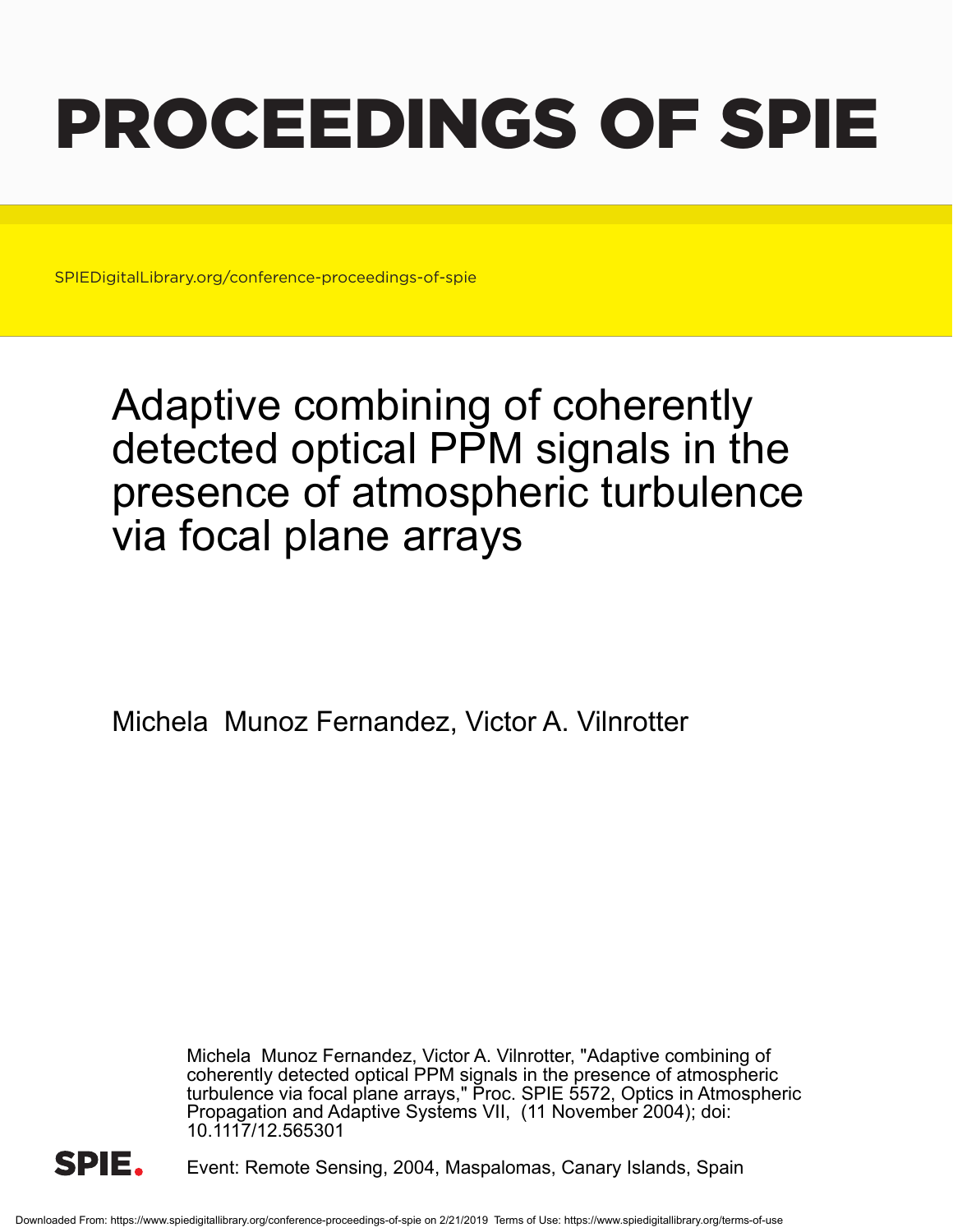### **Adaptive combining of coherently detected optical PPM signals in the presence of atmospheric turbulence via focal plane arrays**

Michela Muñoz Fernández<sup>\*a,b</sup>, Victor A. Vilnrotter<sup>b</sup>

<sup>a</sup>California Institute of Technology, 1200 E. California Blvd., Pasadena, CA 91125 <sup>b</sup>Jet Propulsion Laboratory, California Institute of Technology, 4800 Oak Grove Dr., Pasadena, CA 91109

#### **ABSTRACT**

Adaptive combining of experimentally obtained heterodyned pulse position modulated (PPM) signals with pulse-topulse coherence, in the presence of simulated spatial distortions resembling atmospheric turbulence, is demonstrated. The adaptively combined PPM signals are phased up via an LMS algorithm suitably optimized to operate with PPM in the presence of additive shot-noise. A convergence analysis of the algorithm is presented, and results with both computer simulated and experimentally obtained PPM signals are analyzed.

Keywords: Coherent optical communications, pulse position modulation, focal plane array.

#### **1. INTRODUCTION**

The use of a laser beam as a carrier for a satellite-to-ground link enables transmission using very narrow beam divergence angles. Inhomogeneity in the temperature and pressure of the atmosphere leads to variations of the refractive index and the transmission path. Since the index of refraction of air is not uniform, it distorts the electromagnetic wave passing through it. Therefore, a laser beam traversing the atmosphere is constantly being refracted, or bent and as a result scintillation occurs [1]. This turbulence-induced fading impairs free-space optical links in much the same way that flat multipath fading impairs radio-frequency wireless links. These variations of refracted index as well as pointing vibrations can cause fluctuations in the intensity and phase of the received signal leading to an increase in link error probability.

Absorption by water vapor reduces the energy content in the communication beam, and turbulence increases the beam's divergence. The three main atmospheric processes that affect optical wave propagation are absorption, scattering, and refractive-index fluctuations. Index of refraction fluctuations lead to irradiance fluctuations, beam broadening, and loss of spatial coherence of the optical wave at the receiver. In the context of optical communications, this randomization of the optical phase-front often requires the use of larger receiver field of view, thus admitting more unwanted background radiation into the receiver. In the presence of background radiation, performance of direct detection optical receivers often degrades significantly. One way to overcome the effects of background radiation is to use coherent detection, which is generally much less sensitive to background effects than direct detection [2]. In addition, detectors used for coherent detection have higher quantum efficiency than those used for direct detection photon-counting applications. The solution proposed here is to use focal-plane arrays to collect optical signals from different spatial modes of the received signal field simultaneously, and then recombine the signals optimally. Analysis and proof-of-concept demonstration of coherent adaptive array detection with PPM signals will be described in the following sections.

 $\overline{\phantom{a}}$  , where  $\overline{\phantom{a}}$  , where  $\overline{\phantom{a}}$  , where  $\overline{\phantom{a}}$ 

The research described in this publication was carried out at the Jet Propulsion Laboratory, California Institute of Technology, under a contract with the National Aeronautics and Space Administration.

<sup>\*</sup>E-mail: michela@caltech.edu, phone 1 818 354-9272; fax 1 818 393 1717; caltech.edu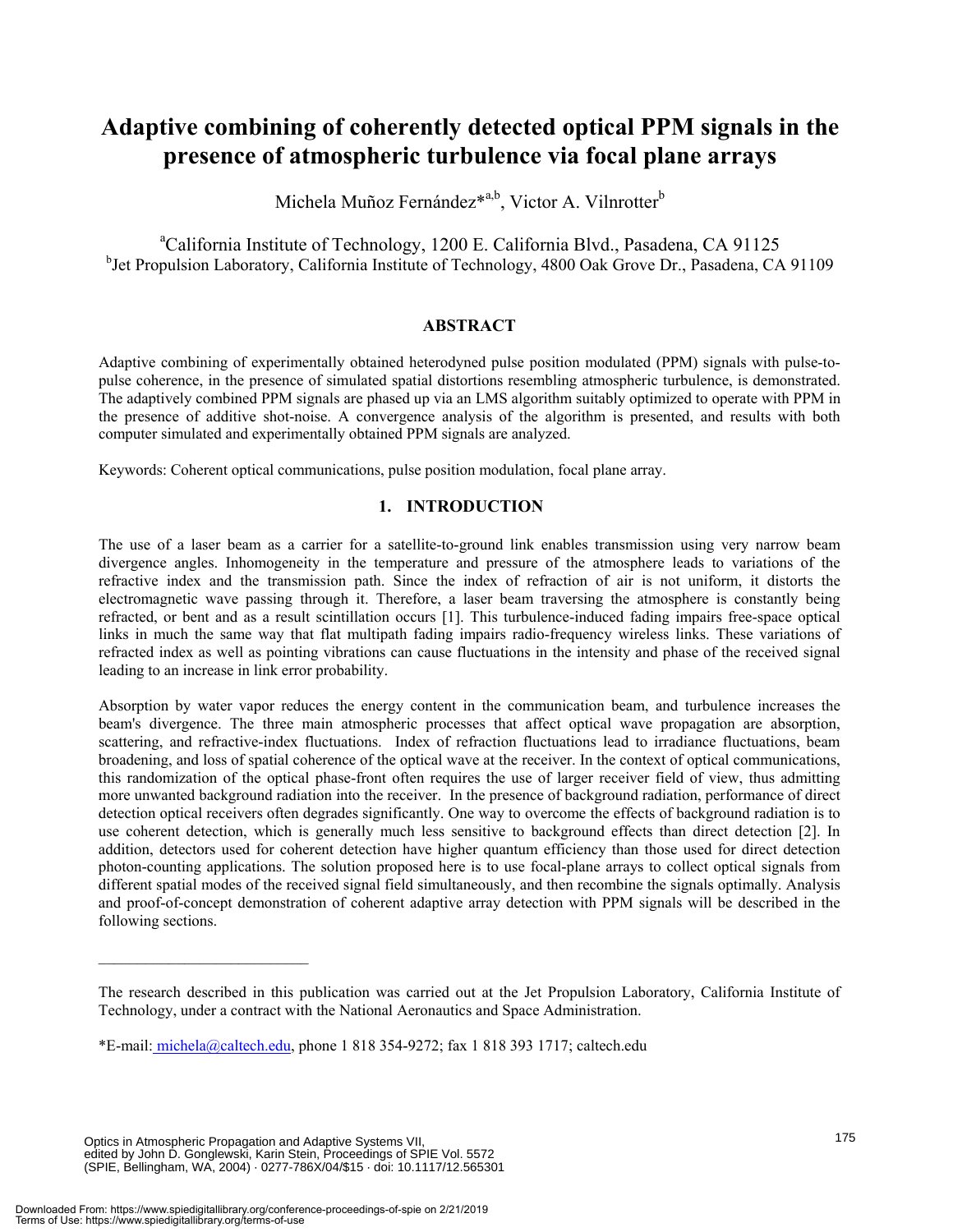With coherent detection, the local oscillator mixes with the modulated wave at the surface of the photodetector as shown in Fig. 1. [3]



Fig. 1: Configuration of the coherent optical receiver.

The coherent detector converts phase changes in the optical carrier to phase changes in the optical intensity, which are reproduced in the detected current waveform. More detailed analysis was already shown in [4], where Eqs. (1), (2), (3), and (4) were derived. Eqs. (1) and (2) provide the signal-to-noise-ratio (SNR) expression for the homodyne and heterodyne receiver respectively, where  $K_S$  is the average number of signal photons per pulse.

$$
SNR(\text{hom}) = 4K_s. \tag{1}
$$

$$
SNR(het) = 2K_s.
$$
 (2)

Equations (3) and (4) show the bit error probabilities for both homodyne and heterodyne detection schemes, where M is the PPM order used,

$$
P_e = \frac{M/2}{M-1} \left[ 1 - \left\{ \int_{-\infty}^{+\infty} \frac{1}{\sqrt{2\pi}} e^{-(w-\sqrt{4K_s})^2/2} dw \left[ 1 - Q(w) \right]^{M-1} \right\} \right]
$$
  
= 
$$
\frac{M/2}{M-1} \left[ 1 - \left\{ \int_{-\infty}^{+\infty} \frac{1}{\sqrt{2\pi}} e^{-(w-\sqrt{4K_s})^2/2} dw \left[ \frac{1}{2} - \frac{1}{2} erf \left( \frac{w}{\sqrt{2}} \right) \right]^{M-1} \right\} \right].
$$
 (3)

$$
P_e = \frac{M/2}{M-1} \left[ 1 - \left\{ \int_{-\infty}^{+\infty} \frac{1}{\sqrt{2\pi}} e^{-(w-\sqrt{2K_s})^2/2} dw \left[ \frac{1}{2} - \frac{1}{2} erf \left( \frac{w}{\sqrt{2}} \right) \right]^{M-1} \right\} \right].
$$
 (4)

Figs. (2) and (3) illustrate the corresponding bit error probabilities obtained with equations (3) and (4) for PPM orders of 2, 4, 8 and 16.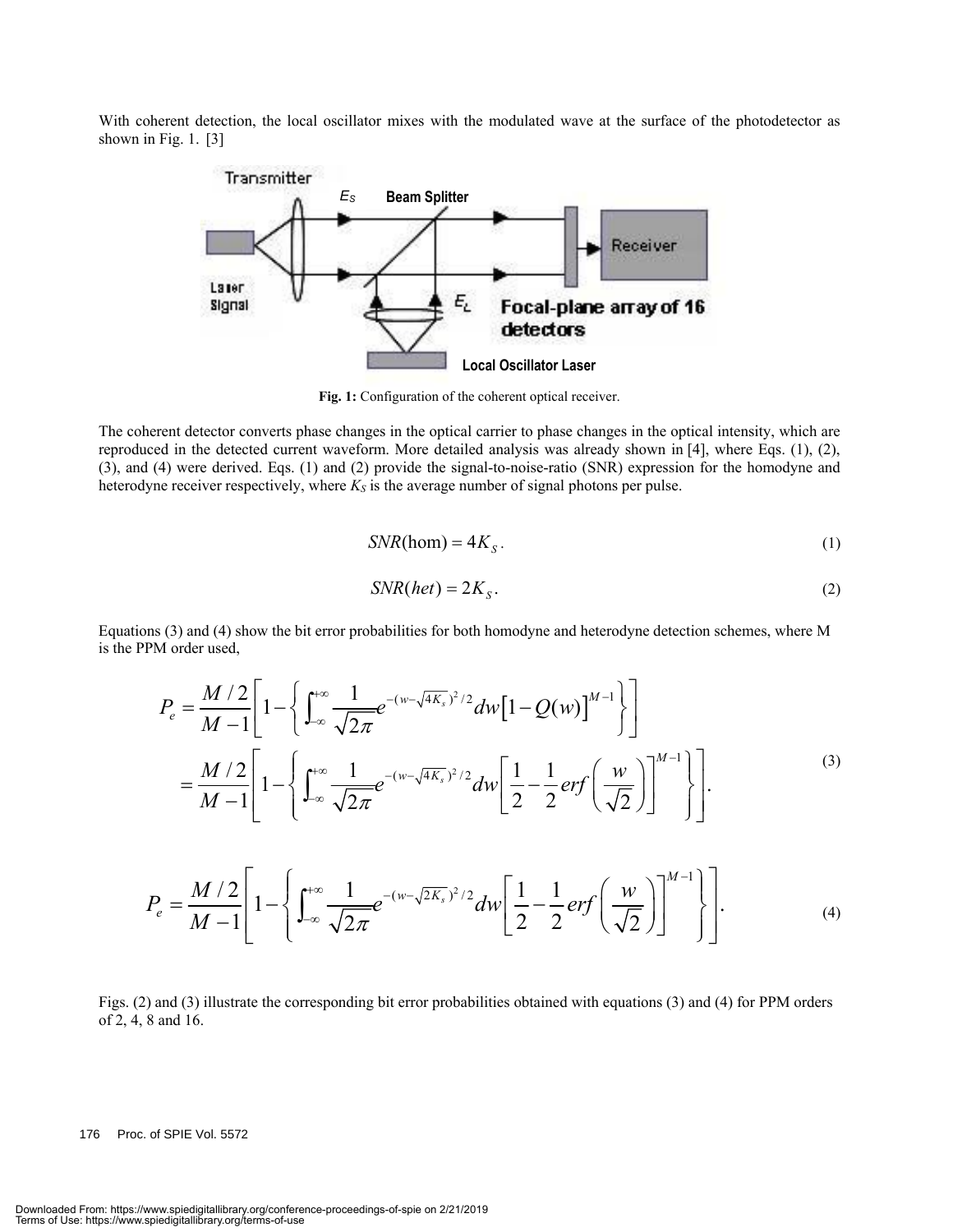



#### **2. EXPERIMENT DESCRIPTION**

The experimental setup of the optical coherent combining experiment consists of two Nd:YAG lasers operating at 1064 nanometers, whose outputs are aligned and combined on the surface of a 4X4 detector array. One of the lasers serves as a local oscillator while the other simulates the received signal. It is a heterodyne detection receiver where the two lasers are operated at slightly different wavelengths, yielding a relatively stable difference-frequency tone of approximately 6 MHz in the detected signal. The difference-frequency tone is generally observed in several array elements simultaneously, but usually with different phases. If the detector element outputs were simply summed, the addition of out-of-phase signal components could result in significant cancellation, yielding a weak signal tone at the output. However, if individual detector elements over which the signal field is essentially coherent are processed separately, then the outputs can be phase-aligned prior to addition, effectively recovering the lost signal power.

Fig. 4 is a photograph of the optical setup at the Jet Propulsion Laboratory where the experiments described in this article have taken place.



**Fig. 4**: Coherent combining experiment at the Jet Propulsion Laboratory, NASA.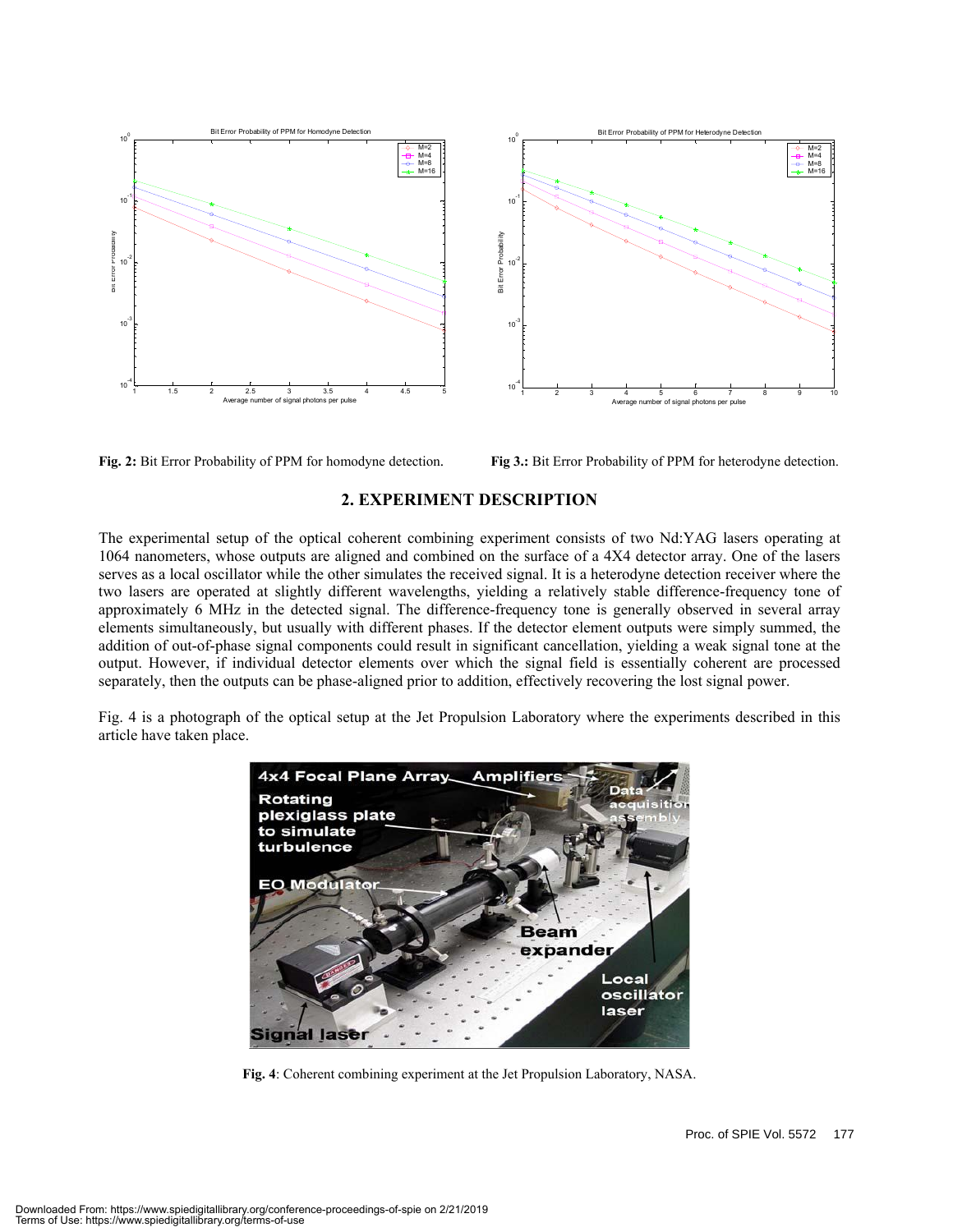In the current coherent combining experiment, each of the 16 outputs of the detector array are amplified, and input to a 16-channel data-acquisition assembly. The analog signals are digitized to 8 bits at a sampling rate of 25 mega-samples per second (MSPS). The data-acquisition system is capable of synchronously recording up to 1 megabyte of data per channel. Five channels that contained significant signal energy were identified, and samples from each channel were collected synchronously. The modulation beatnotes can be observed (Fig. 7) at a rate of approximately 100 kHz, resulting in a PPM frame period of approximately 10µs, only half of which is used for information with this modulator. Since the slot width is 300ns, there are approximately 16 disjoint pulse-widths in a half-frame, yielding approximately a 16-PPM communications system with dead-time (this modulator was originally used for Q-switched laser applications, where including a dead-time was appropriate). Note, however, that if the entire frame were used, as would be the case in a realistic communications application, then the entire frame could be used to carry information, resulting in a 32-PPM communications system.

A snapshot of an individual laser pulse that contains the coherently detected PPM beatnote is shown in Fig. 5.



**Fig. 5.** Snapshot of an individual PPM pulse beatnote.

The optical local oscillator frequency was displaced from the received optical signal frequency by 6 MHz, resulting in an intermediate detected frequency of 6 MHz. The heterodyned PPM intermediate signal was sampled at 25 MHz (40 ns samples), and the resulting sample-stream digitally downconverted to complex baseband (this operation effectively upconverted the 488KHz laser relaxation oscillation to 6.5 MHz, which was subsequently removed from the complex baseband samples by low-pass filtering. The resulting downconverted complex samples served as input to a leastmean-square (LMS) algorithm, which was used to estimate the complex weights required to reconstruct the signal. The complex-weighted samples from each channel were then combined, in order to maximize the combined signal-to-noise ratio (SNR).

A rotating pre-distorted plexiglass plate was incorporated into the experimental setup to simulate atmospheric turbulence. Intensity distributions of the signal beam at the input to the focal-plane array under ideal conditions, and with simulated turbulence respectively are shown from left to right in Fig. 6.



**Fig.6**: Beam profile under ideal (undistorted) conditions, and with simulated turbulence using a plexiglass plate.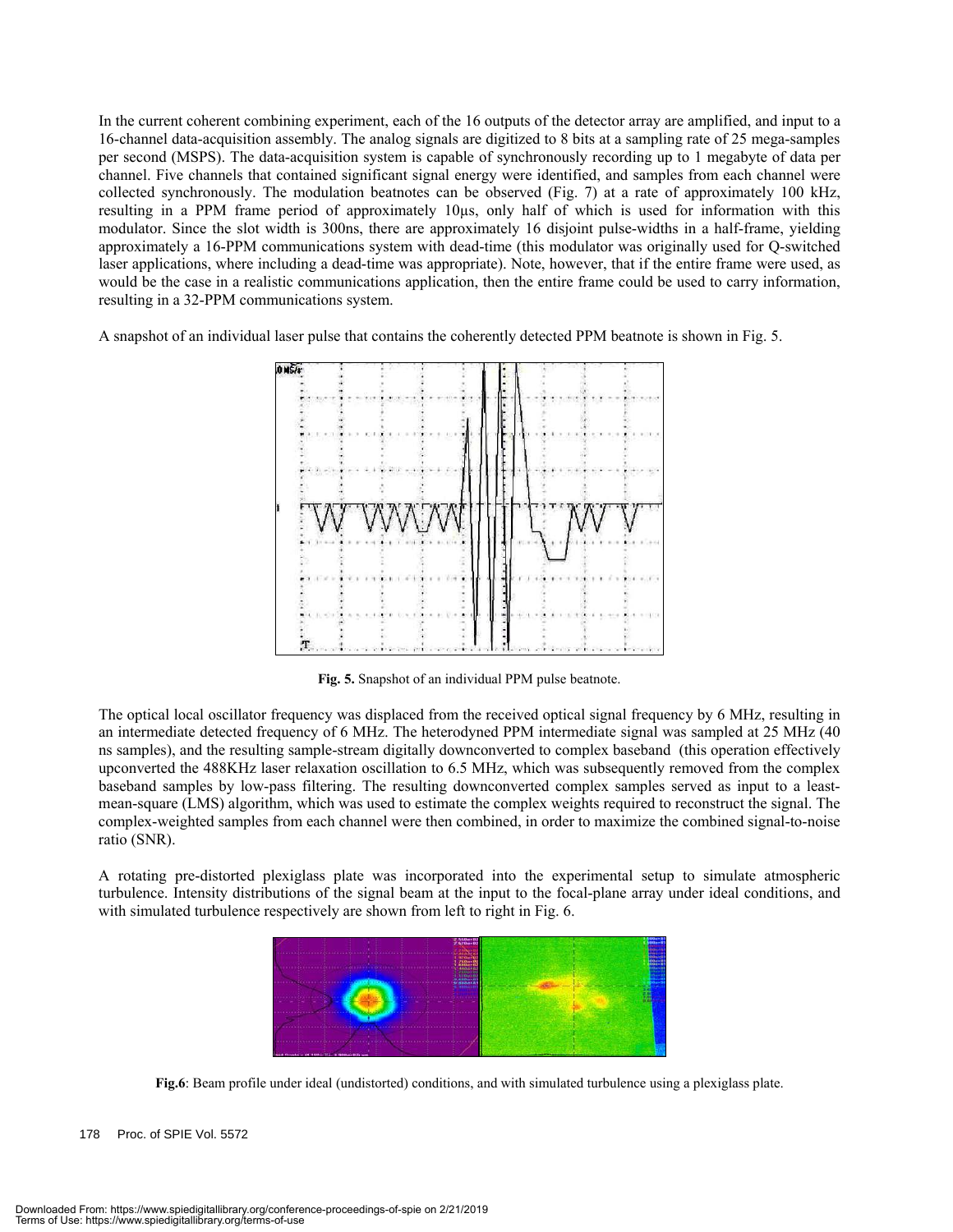Fig. 7 illustrates coherently detected PPM beatnotes in five different channels in the presence of atmospheric attenuation.



**Fig. 7**: Sampled sequences of 5 channels containing PPM-modulated 6MHz beat-notes.

#### **3. ADAPTIVE COMBINING OF BEATNOTES USING THE LMS ALGORITHM**

The discrete complex version of the LMS algorithm can be described by the recursive equation:

$$
W_i(n+1) = W_i(n) + \mu \mathcal{S}_i^*(n)\varepsilon(n)
$$
\n<sup>(5)</sup>

The LMS is a recursive algorithm that allows the value of each weight,  $W_i$ , at the  $(n+1)$  sample to be calculated from its value at the n-th sample, using the signals at the nth sample. The sampled error signal is obtained from the sampled reference signal and array output, as follows:

$$
\varepsilon(n) = d(n) - s(n) = d(n) - \sum_{i=1}^{N} W_i(n) S_i(n)
$$
\n(6)

The LMS algorithm described in Eqs. (5) and (6) is complex in the sense that the input and output data as well as the weights are all complex values. In our experiments, the reference signal is a constant value, equal to the sum of the average magnitudes of the signals in the signal channels. The weights are computed from Eq. (5) starting with zero initial values. Varying the stepsize, it is possible to control the fraction of the current weight estimate applied during each update, providing a desired degree of smoothing to the weight estimates.

#### **3.1. Adaptive combining of simulated data: signal tone and 32-PPM signals**

Convergence of the combining weights as a function of sample number has been analyzed (derivation in Appendix A). Several cases have been considered, including signal tone and PPM signal observed under ideal conditions. Fig. 8 shows the comparison of the convergence of the LMS algorithm for the case of signal tone versus a 32-PPM signal. It has been demonstrated that the number of samples required to obtain convergence in the case of *M*-ary PPM signal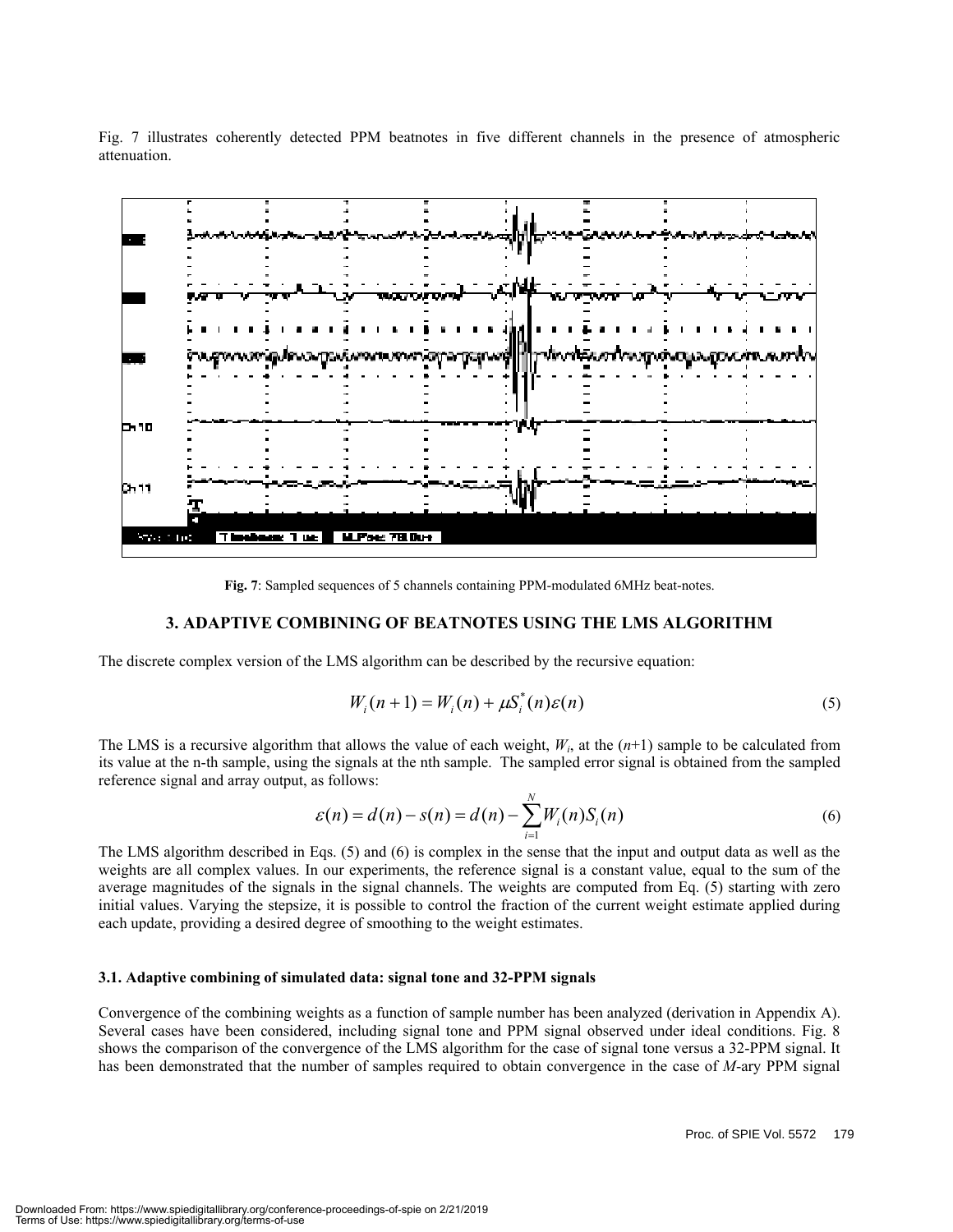with a peak power constraint is *M* times the number of samples required by a continuous tone, due to decreased total signal energy in the lower duty-cycle modulated waveform. Therefore, for the simulated case of a signal tone, convergence is obtained after 4 samples, while for 32-PPM, 128 samples are required for convergence, as illustrated in Fig. 8 for  $\mu$ =1 and an introduced phase weight variation of 1 radian between every channel.



**Fig. 8**: Comparison of output convergence for signal tone and 32-PPM signal (real part of LMS output).

Fig.9 is a block diagram of the adaptive focal-plane array combining system, where there are *N* detectors and therefore there are *N* channels containing signals that undergo amplification, filtering, baseband downconversion and adaptive combining with the LMS algorithm.



**Fig. 9**: System block diagram including signal-flow graph representation of the complex LMS algorithm.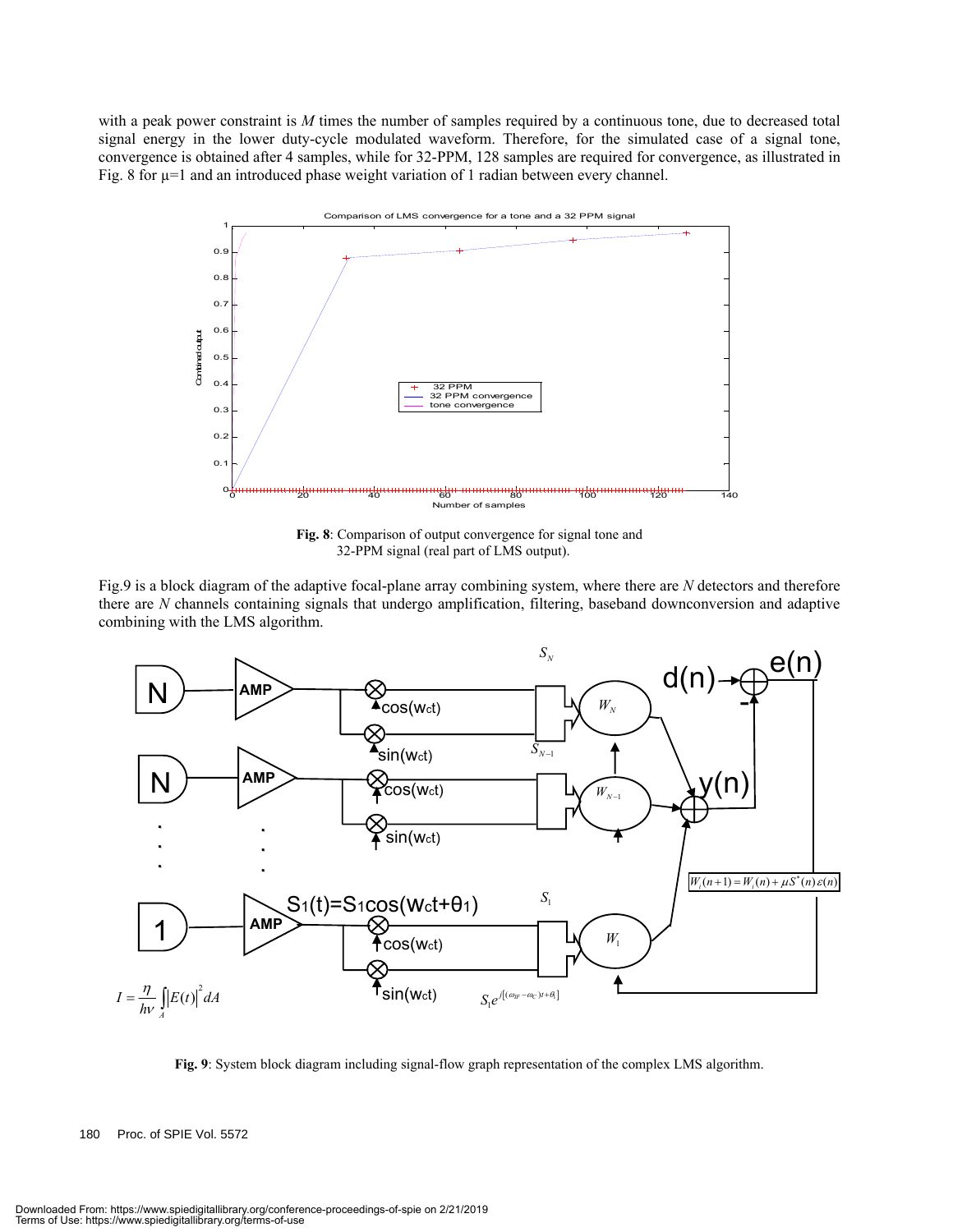Figure 10 shows a comparison of convergence for a simulated signal tone and a simulated 32-PPM signal where the stepsize is  $\mu$ =0.003 (detector array consists of 16 detectors). Convergence is obtained for a signal tone after 125 samples, and for the 32-PPM signal after 4000 samples, as expected. Increasing the stepsize to  $\mu$ =0.008, the LMS algorithm converges faster, hence only 1000 samples are needed for convergence as opposed to 4000 samples for the previous case.



**Fig. 10**: Comparison of convergence for signal tone and 32-PPM signal

#### **3.2. Experimental results**

Small stepsize tends to produce accurate weight estimates under static conditions; however the algorithm may not be able to keep up with rapid changes under dynamic conditions with small stepsize. This often leads to "weight misadjustment" errors under dynamic conditions, as the weight estimates cannot keep up with the signal dynamics. Therefore, there is typically a best stepsize to use for each situation.

It is important to note that in the literature, the stepsize is usually taken to be much smaller than one, but that is because the signal is assumed to be of unity amplitude. In our experiment, the signal levels tend to be very small as there is not enough amplification after detection. Therefore, larger values of stepsize are needed to provide adequate updates to the weights.

#### **3.2.1. Convergence of the LMS algorithm with PPM signals and no atmospheric turbulence**

We first consider the case using a stepsize of  $\mu=1$  (considered to be small for the experimentally recorded data, which are on the order of 0.01 for the individual channels). The sum of the magnitudes of the signals in the four selected channels is approximately 0.186. Fig. 11 shows the combined output (and weighted channel components,) of the LMS combiner for this case; with a stepsize of 1, the LMS algorithm cannot keep up with the phase variations in the beatnote, hence the combined output signal never reaches its maximum value of 0.186; instead, it reaches only about 0.037.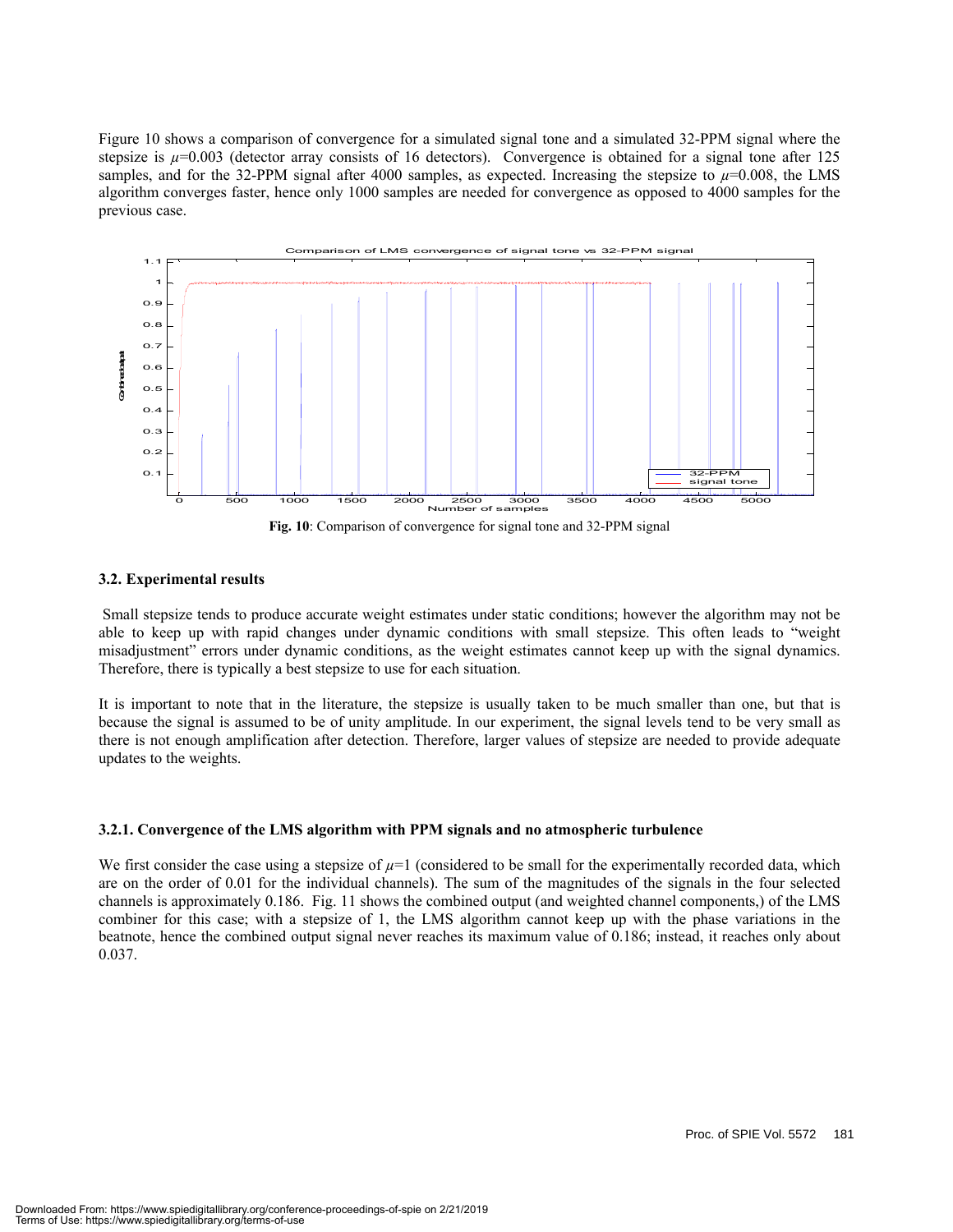

**Fig. 11:** Combined output with  $\mu=1$ .

When a larger stepsize is used,  $\mu$ =7, the combined output achieves the desired value of 0.186 as illustrated in Fig. 12. We see that the combined output reaches its desired maximum value after approximately 800 samples; this translates to an acquisition time of approximately 32 *µ*s.



**Fig. 12:** Combined output with  $\mu$ =7.

Fig. 13 shows the behavior of the phase of the combining weights, as a function of time (or samples). We observe that the phase of the weights has a sawtooth shape due to the continuously changing phase in the downconverted output, which is not exactly at zero frequency.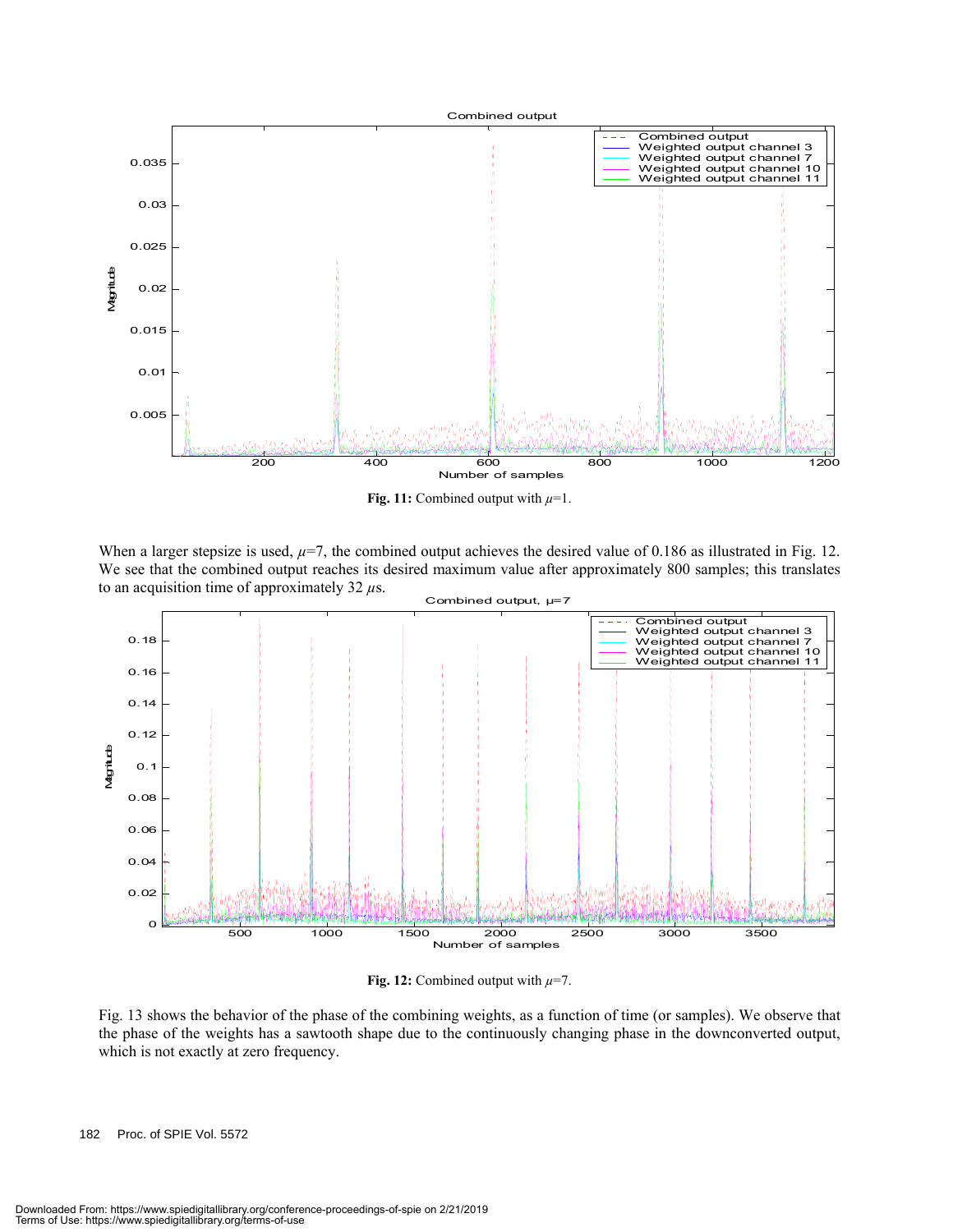

**Fig. 13:** Phase of the weights for  $\mu$ =7.

Fig. 14 also shows an individual combined pulse and its weighted components in greater detail. The addition of the magnitudes of the four channels is 0.186; indeed, the components sum to the expected value, verifying the validity of the instantaneous combining operation.



**Fig. 14:** Combined output and weighted signal components with  $\mu$ =7.

In summary, it can be seen that the experimentally obtained PPM signals are combined correctly with the larger stepsize, and converge to their desired final value in less than a millisecond.

#### **3.2.2. Convergence of LMS algorithm in the presence of spatial distortions caused by a static plexiglass plate in the optical path.**

For the case of combining detector array output signals spatially distorted by the plexiglass plate, the desired signal magnitude is the addition of the average magnitudes of the individual channels, which in this case turned out to be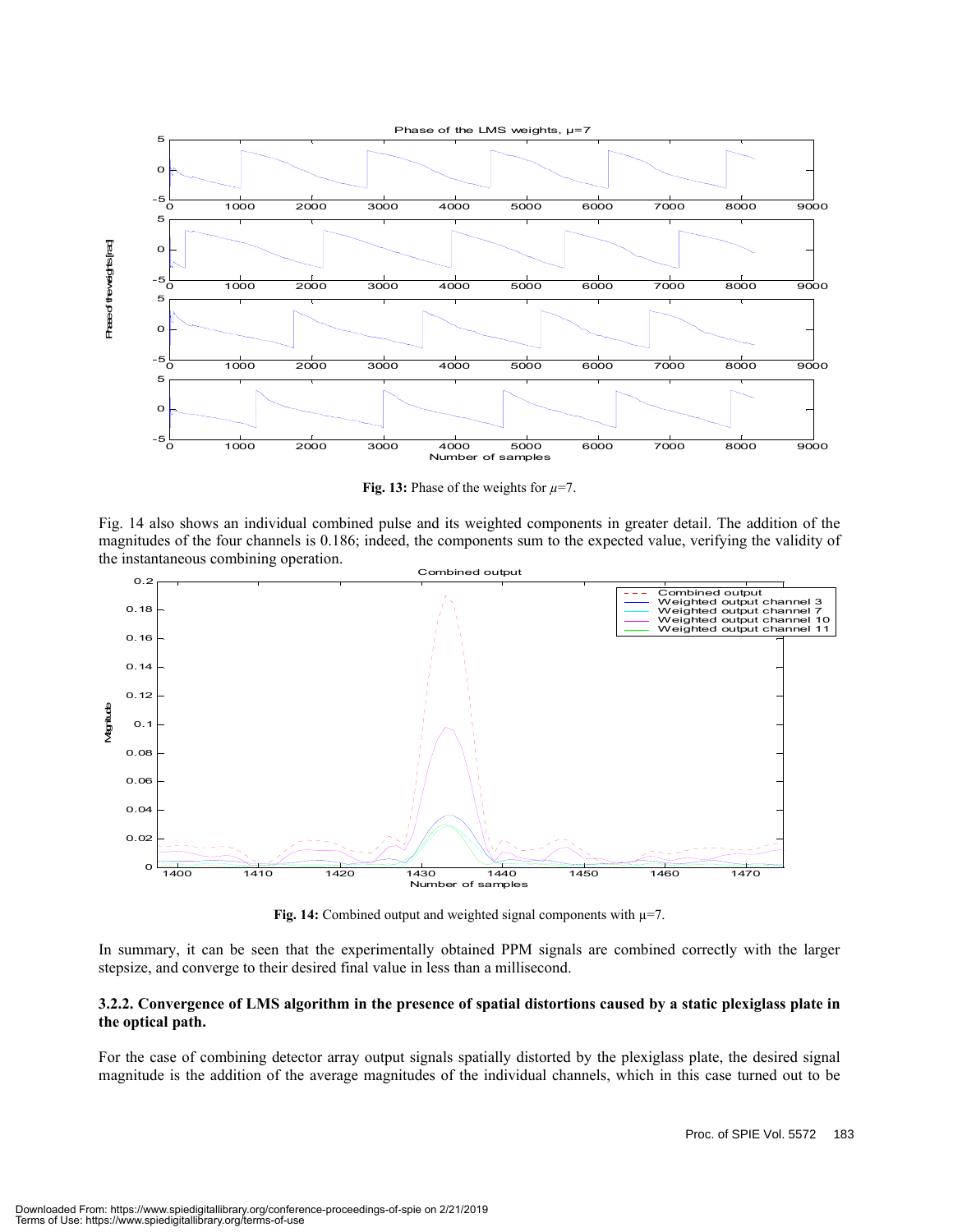0.063. Initially, we attempt to combine adaptively using a stepsize of 8, however it can be seen from Fig. 15 that the stepsize is too small hence the LMS algorithm cannot keep up with the residual phase variations and only attains a magnitude of 0.033.



**Fig. 16:** Combined output with  $\mu$ =20.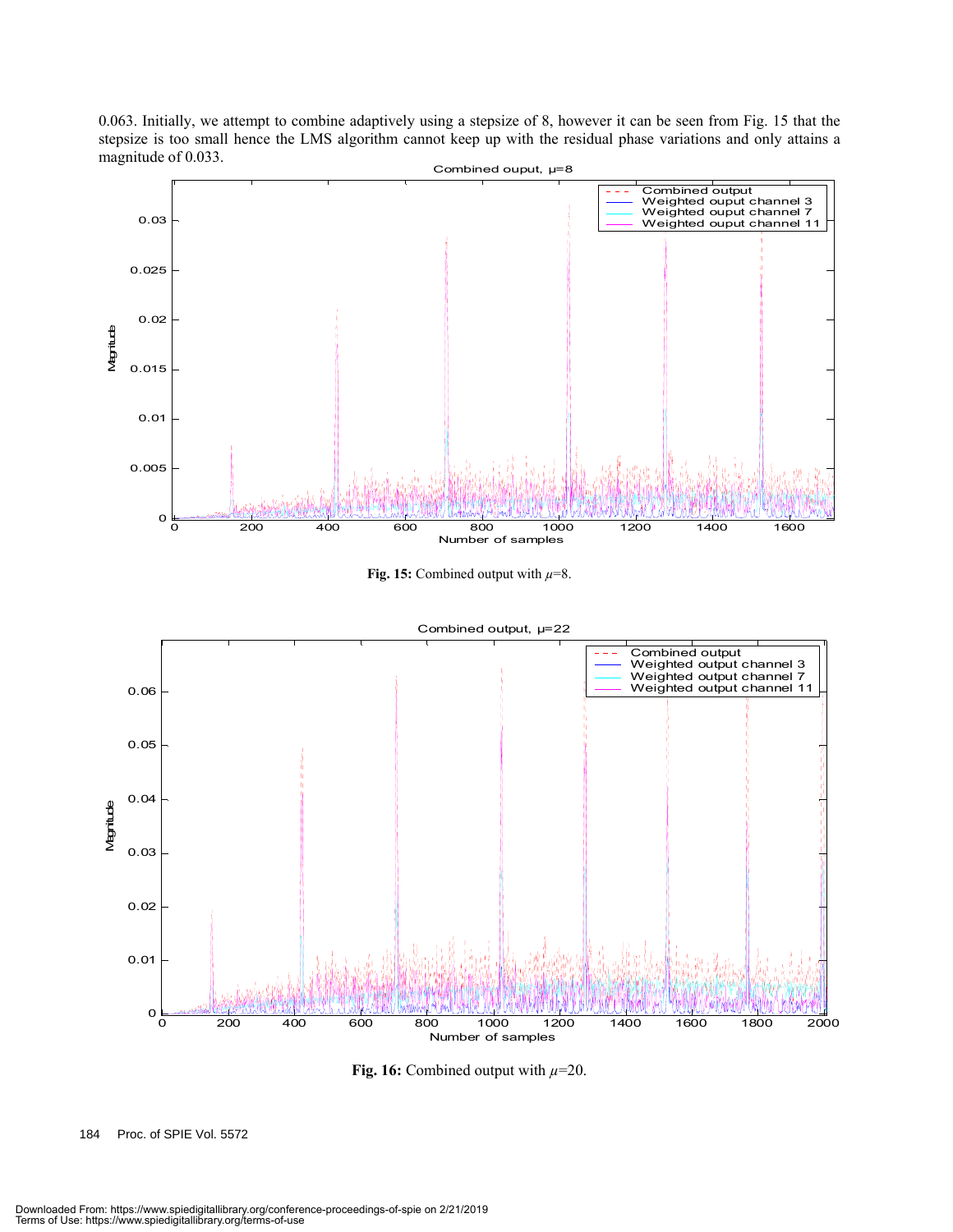

**Fig. 17:** Phases of the weights for  $\mu$ =22.



**Fig. 18:** Combined output with  $\mu$ =22.

Referring to Figs. 16, 17 and 18, we observe that as we increase the value of the stepsize to  $\mu=22$ , we get greatly improved combining performance. The combined output shown in Fig. 16 and in more detail in Fig. 18 has increased, approaching its maximum value of 0.063. At this point, the stepsize is large enough so that the LMS algorithm is able to keep up with the phase-rotation of the complex downconverted beatnote. These results illustrate, that increasing the stepsize allows the LMS algorithm to follow and track the phase-rotation of the complex downconverted beatnote. For